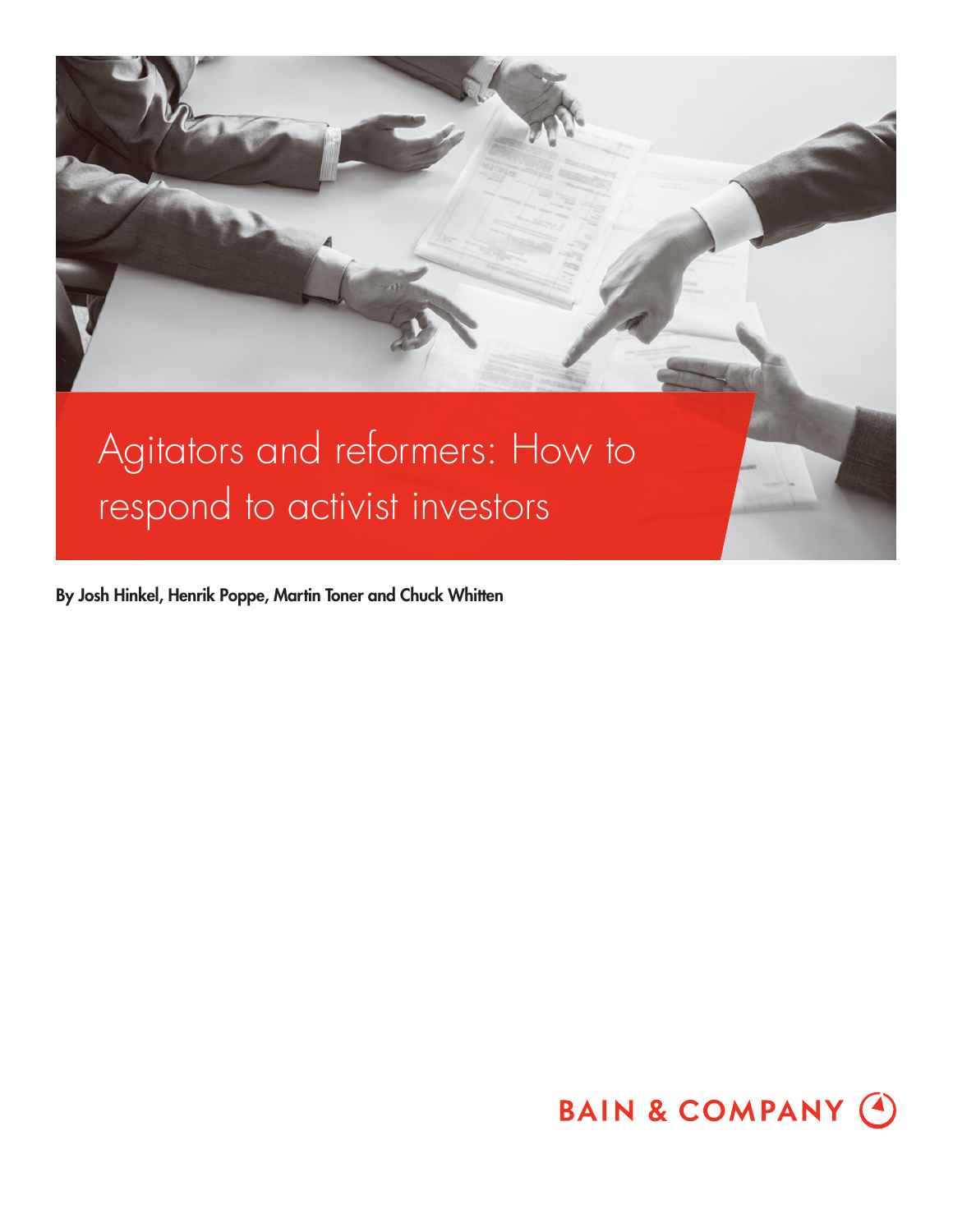**Josh Hinkel, a partner in Bain's Dallas office, is a member of the firm's Corporate Finance, Performance Improvement and Technology practices.**

Henrik Poppe, a partner in Bain's Oslo office, leads Bain's Corporate Finance capabilities in Europe, the Middle East and Africa and is a member of the firm's **Mergers and Acquisitions and Private Equity practices.**

Martin Toner, a partner in Bain's New York office, is a member of the firm's **Corporate Finance, Mergers and Acquisitions and Strategy practices.**

Chuck Whitten, a partner in Bain's Dallas office, is a member of the firm's **Corporate Finance, Strategy, Performance Improvement and Technology practices.**

**The authors would like to thank David Harding, Matthias Meyer and Travis Wibracht for their help in preparing the materials for this article.**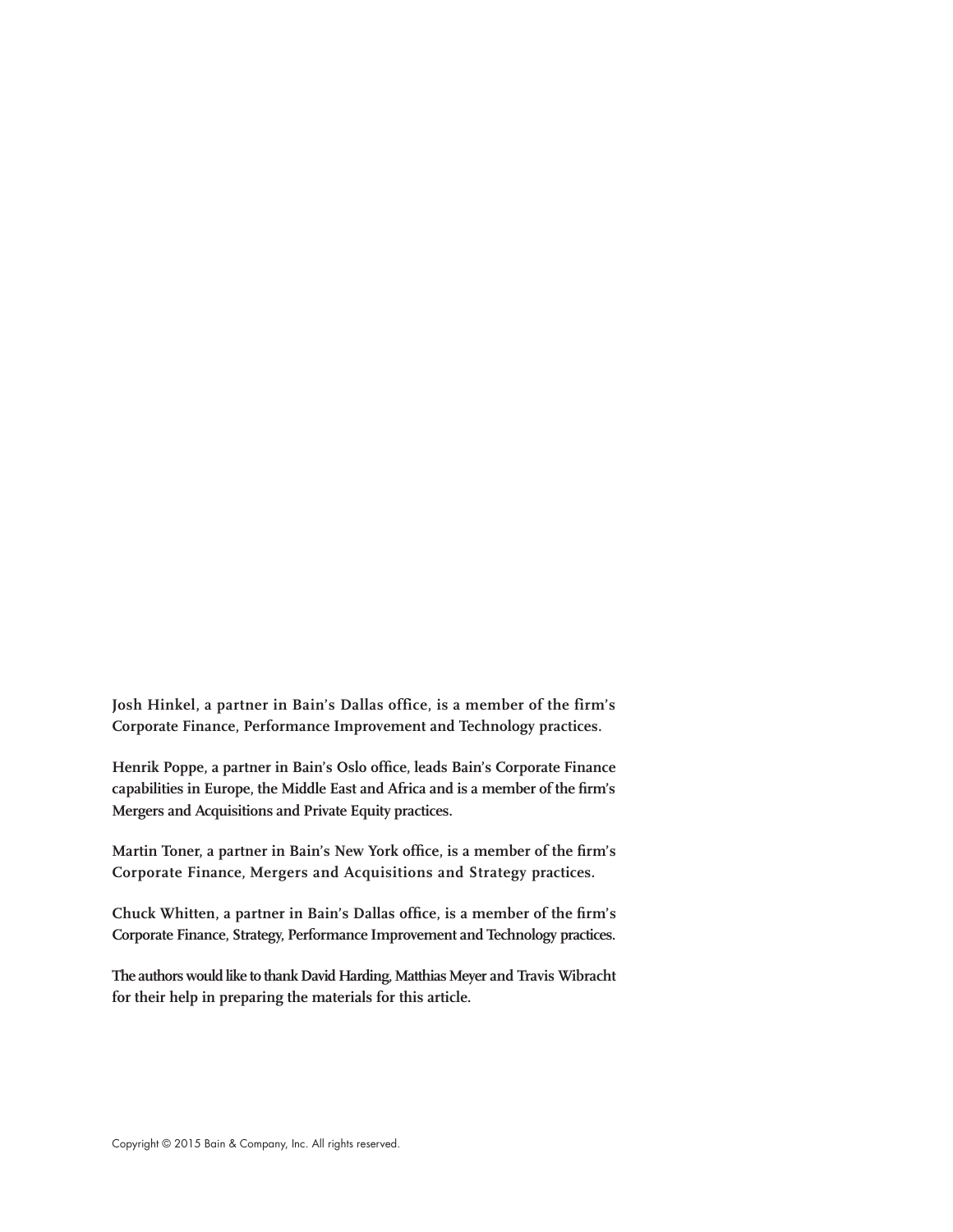Arguably, the single best way to ruin a CEO's day is to report that an activist is on the phone and has just taken a position in the CEO's company.

More and more CEOs are getting this call, as activist investing has exploded in recent years. We examined more than 400 activist engagements and found that the targets are getting larger and the industries more diverse. We also found that the activists' attention is not limited to so-called laggards; it includes a number of highperforming companies as well. In short, few, if any, management teams are immune to an activist challenge (see the sidebar "Today's activist landscape").

Bain's analysis highlights the tough dilemma management teams face when they confront an activist. What the activist says is often right, and activists' overall track record indicates that they do, on average, create shareholder value. But such a result can come at a high cost for the organization. Moreover, many of the rewards are front-loaded, leaving others to cope with the aftermath. Hence the dilemma: A company cannot and should not ignore activists, but it also should not immediately accept or reject their ideas. It must be ready to evaluate the

activist's investment thesis quickly—and then decide where to cooperate, fight or negotiate.

How to get ready for the call? The first key step is to understand the common patterns and investment theses of activists in general, and of those in your sector in particular. That will help you pressure-test your strategy and your relationships with your investors. The other key step is to create a comprehensive "break the glass in case of emergency" plan. With a plan in place, you will not be caught by surprise—and when an activist engages, you and your team will know exactly what to do and who will do it.

## **What activists want**

Activist investment theses typically fall into seven categories (see Figure /). Most activists still lead off with a demand for changes in corporate governance, such as new board members or a new CEO. A minority—those whom many companies view as agitators—have no publicly stated thesis beyond that. They just want to stir the pot, in hopes that somebody will address what they see as an undervalued stock.

Figure 1: Activists appear to add most value when their stated investment thesis includes a focused objective

| <b>Financial</b>                                                                                                                                                                                                                                                                                                    |  | <b>Business strategy</b>                                                                                                                                                                        |                                                                                                                                                                                                                                 | <b>Executive compensation</b>   |                                                                                                                                                                                                                               |
|---------------------------------------------------------------------------------------------------------------------------------------------------------------------------------------------------------------------------------------------------------------------------------------------------------------------|--|-------------------------------------------------------------------------------------------------------------------------------------------------------------------------------------------------|---------------------------------------------------------------------------------------------------------------------------------------------------------------------------------------------------------------------------------|---------------------------------|-------------------------------------------------------------------------------------------------------------------------------------------------------------------------------------------------------------------------------|
| Activists seek increased shareholder returns through<br>additional payouts to shareholders and changes in<br>the capital structure of the company.<br>For example:<br>- Distribution of special dividend<br>- Share buyback program<br>- Recapitalization or restructuring                                          |  | Activists engage with management to adjust or<br>achieving current goals.<br>For example:<br>- Fix misaligned cost structure<br>- Seek change in top management                                 | amend a business's strategic goals and the means of<br>- Change business strategy or revise business plan                                                                                                                       | executive adds.<br>For example: | Activists often seek to rationalize compensation<br>with company performance or value that the<br>- Abolish or suspend stock options<br>- Appoint director of compensation standards<br>- Raise performance evaluation issues |
| <b>M&amp;A: Portfolio reevaluation</b><br><b>M&amp;A: Outright sale</b><br>Activists advise on the sale or<br>liquidation of the corporation.<br>divisions.<br>For example:<br>- Pressure target to sell company<br>For example:<br>- Pressure target to liquidate<br>company<br>$-$ Make a tender offer<br>company |  | Corporate governance<br>Activists evaluate and recommend<br>Activists push for changes in<br>governance, such as replacing the<br>changes to the target's portfolio or<br>CEO or board members. |                                                                                                                                                                                                                                 |                                 | No explicit thesis<br>Activists' theses are not made public or<br>are identified only vaguely, such as<br>pursuing general engagement with<br>management to address what they see<br>as undervalued stock                     |
|                                                                                                                                                                                                                                                                                                                     |  | - Pressure target to spin off divisions<br>- Oppose merger with another<br>- Oppose asset sale or divestiture                                                                                   | - More than 75% of activist demands<br>involve nominating or replacing<br>directors<br>- Other common demands include<br>inspecting the books, repealing<br>the poison pill, amending bylaws<br>and conducting special meetings |                                 |                                                                                                                                                                                                                               |
|                                                                                                                                                                                                                                                                                                                     |  |                                                                                                                                                                                                 | Activist investors typically combine multiple theses in a given investment                                                                                                                                                      |                                 |                                                                                                                                                                                                                               |

Notes: Activist may pursue multiple theses (financial, business strategy, executive compensation or M&A) within a given deal; corporate governance and no explicit thesis are only identified if there is no other strategy stated by the activist Sources: S&P Capital IQ; Bain analysis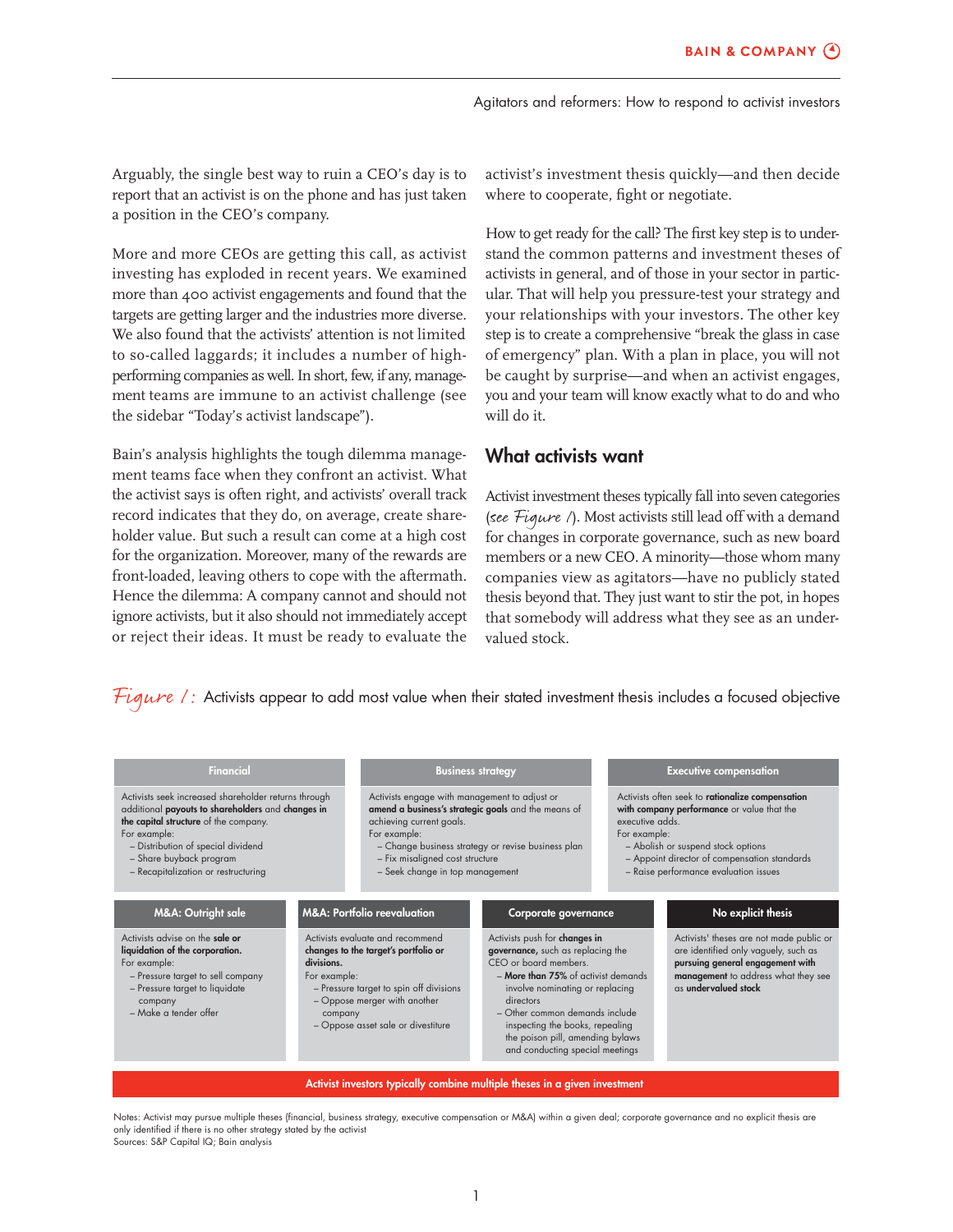#### **Today's activist landscape**

**Investor activism is growing rapidly.** The number of deals rose an average of 34% a year between 2000 and 2014. Activist investors may now control close to 8% of total hedge fund capital.

Activists are targeting larger and more profitable companies. Target, Navistar, The Hartford and even Apple have found themselves in activists' sights in the past few years. Many of the activists' targets are profitable enterprises that are outperforming competitors.

Activist investing spans a wide range of industries. However, 70% of engagements fall into five categories: consumer goods, financial services, technology, industrials and materials.

**On average, activist engagements generate sustainable shareholder returns.** The highest returns an average of 1.5 percentage points over industry indexes-occur in the first year. But the improved performance lasts over a three-year period.

**More engagements are nonhostile.** In 2014, only about 40% of activist engagements were hostile.

The majority of activists are different, and might better be called strategic reformers. They have a well-defined program for reshaping the company they are pursuing. That program may include specific changes in the company's financial structure, business strategy and executive compensation. It may propose the sale of the entire enterprise or reevaluation of the business portfolio. Strategic reformers' demands are often carefully researched and highly detailed. When the activist firm Starboard Value engaged with the restaurant company Darden, its diagnosis and prescription ran to nearly 300 pages, including plans for real estate sales, franchising and asset spin-offs.

A growing number of activist engagements are falling into the strategic reform category, as our study indicates. The study also shows why understanding the activist's demands is so important: Outcomes depend heavily on the activist's investment thesis. Strategic reformers as a group typically produce significantly better returns than others. Those who propose the sale of a company or another M&A–based strategy tend to turn in the best results of all. By contrast, the agitators—those with no explicit investment thesis or pure corporate-governance issues—produce little or no differential return compared to industry indexes.

So it is essential to unpack and evaluate the specific investment thesis of the activist who is challenging your company. But if you are simply reacting to the activists once they arrive, it is likely too late.

#### **Preparing in advance**

The plan you put in place before the activist calls should anticipate what they are likely to say, and it should lay out your initial talking points.

**Stress-test your strategy.** Long-term value creation is a function of fundamental performance. Most successful companies have a sound strategy linked to specific objectives and measured by total shareholder return. A company that creates a sustainable competitive advantage, executes well and reinvests to solidify its strategy will find that its share price accurately reflects its value. That is critical: If there is no arbitrage to be had, most activists will hunt elsewhere.

But you will need to stress-test your strategy against the common activist plays in your industry. Ask yourself: Are we underperforming against our peers in key operational metrics? Is our management compensation congruent with company performance? Ask similar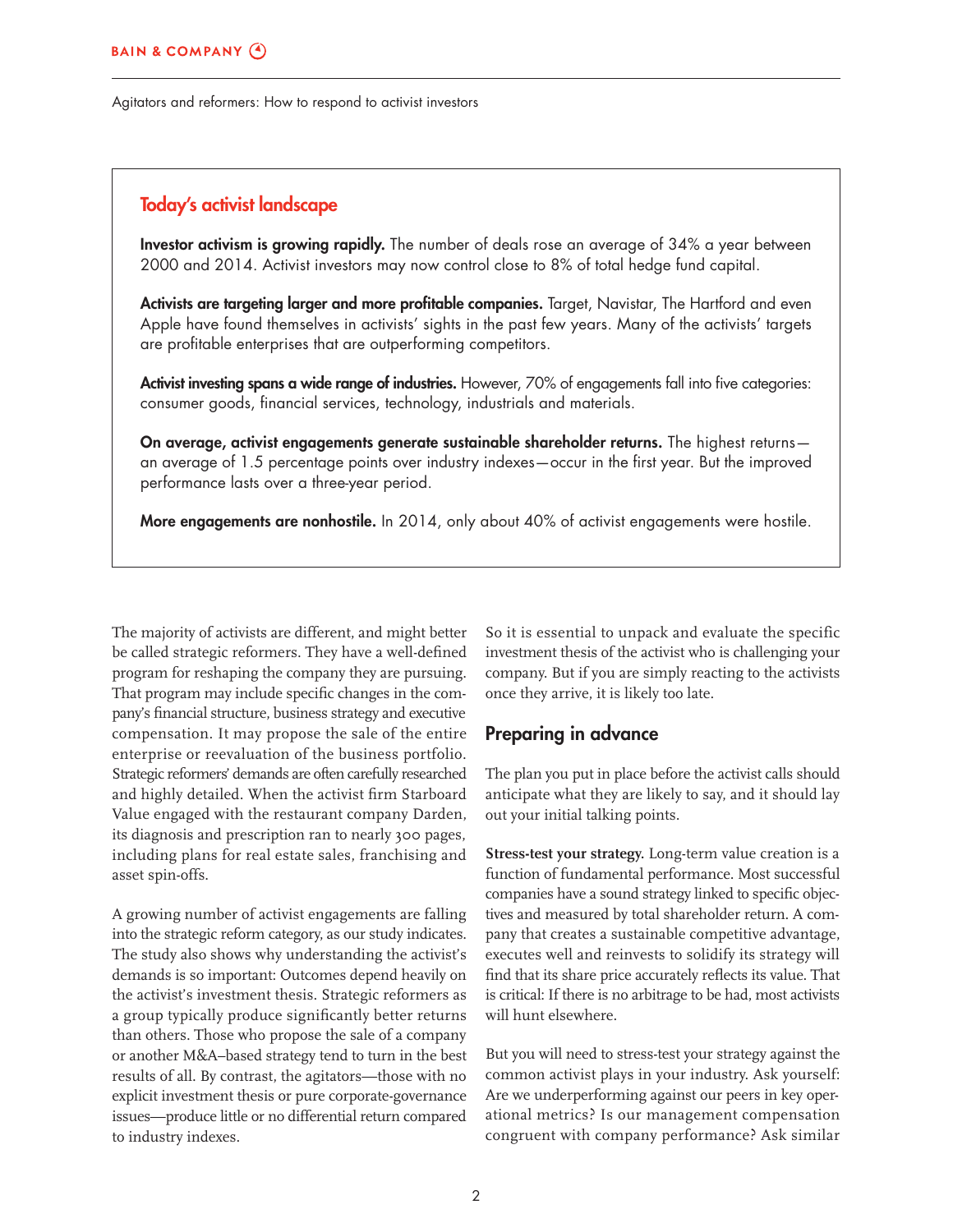questions about the value of your business portfolio would it be worth more broken up into its constituent parts?—and about the strength of your balance sheet. If you monitor activist investments closely, especially in your own industry, you will find that much of what they look at is highly predictable. And if you pose the same questions an activist would ask, you can take action before you are confronted with an activist. When McGraw-Hill faced restructuring demands from activist investor Jana Partners, for example, it could announce it was already pursuing a complete portfolio review and share repurchase plan. The company thus avoided a costly proxy battle and settled with Jana for one additional seat on the board.

**Solidify your investor relations.** Well-prepared companies complement a robust strategy with a proactive approach to investor relationship management (IRM). A strong IRM system includes five critical parts:

- 1. A grounded, realistic internal valuation based on the company's current strategic and financial trajectory. No "hope casting" or overgenerous assumptions.
- 2. An understanding of how that internal valuation compares with existing market valuation—and what accounts for any gap.
- 3. An investor targeting plan that focuses management attention on the most critical investors, meaning those who can meaningfully move the stock and are receptive to the company's strategy and messaging.
- 4. An equity marketing message that tailors the entire mix and share of voice to the target investors and the outcome you want to achieve with them.
- 5. A repeatable, cross-functional business system that delivers against investor objectives as measured by milestones, initiatives and key performance indicators.

Again, put your IRM system through a stress test. How well do investors understand your strategy and valuecreation plan? What unexploited opportunities might activists spot in your business? Are shareholders dissatisfied? A robust IRM system offers both a deterrent and a response to activists: It aligns intrinsic value with market value, eliminating arbitrage, and it enables a company to mobilize shareholder support. But even companies with robust systems should ensure that they

are monitoring activists and looking for vulnerabilities across the most common activist theses. If you are passive in your dealings with investors—if you simply adopt a "the market will figure it out if we stick to our knitting" approach—you are vulnerable.

**Create your emergency plan.** Prepared companies also ensure that protocols for dealing with activists are in place. When an activist surfaces, response teams know who they are and what their role is. They know the activist landscape, and they have the necessary resources at their disposal. They are prepared to do the required research, evaluate the activist's thesis and develop the necessary communications plans (see the sidebar "What to remember when an activist shows up").

# **Breaking the glass: Engagement**

Once the activist firm makes its move, a well-prepared company puts its plan into action. It evaluates the activist, engages and works toward a favorable settlement. It communicates relentlessly with key stakeholders to make sure it has their support.

Understand who this activist is and what the activist firm **brings to the table.** Activist investors come in different shapes and sizes. They have characteristic styles, objectives and investment theses. The response team needs to dig deep into this particular activist's history and modus operandi, evaluate the investment thesis dispassionately and propose possible courses of action. When Nelson Peltz and Trian Fund Management took a position in Heinz, the management team initially fought the initiative and wound up in a proxy war. When the war ended, Peltz joined the Heinz board and supported management as it executed a turnaround. Heinz's CEO at that time, William Johnson, became a close business confidant of Peltz. Heinz ended up rewarding its shareholders, and Johnson now works with Peltz to help other companies find value.

**Engage the activist early and often.** Many activists particularly strategic reformers—avoid a hostile approach. They accumulate shares, contact the company either publicly or privately, and sit down to negotiate. In an ideal situation, a company manages these negotiations to a favorable conclusion. Effective leaders start by listening closely to the activist's concerns, keeping the discussion private whenever possible. They avoid confron-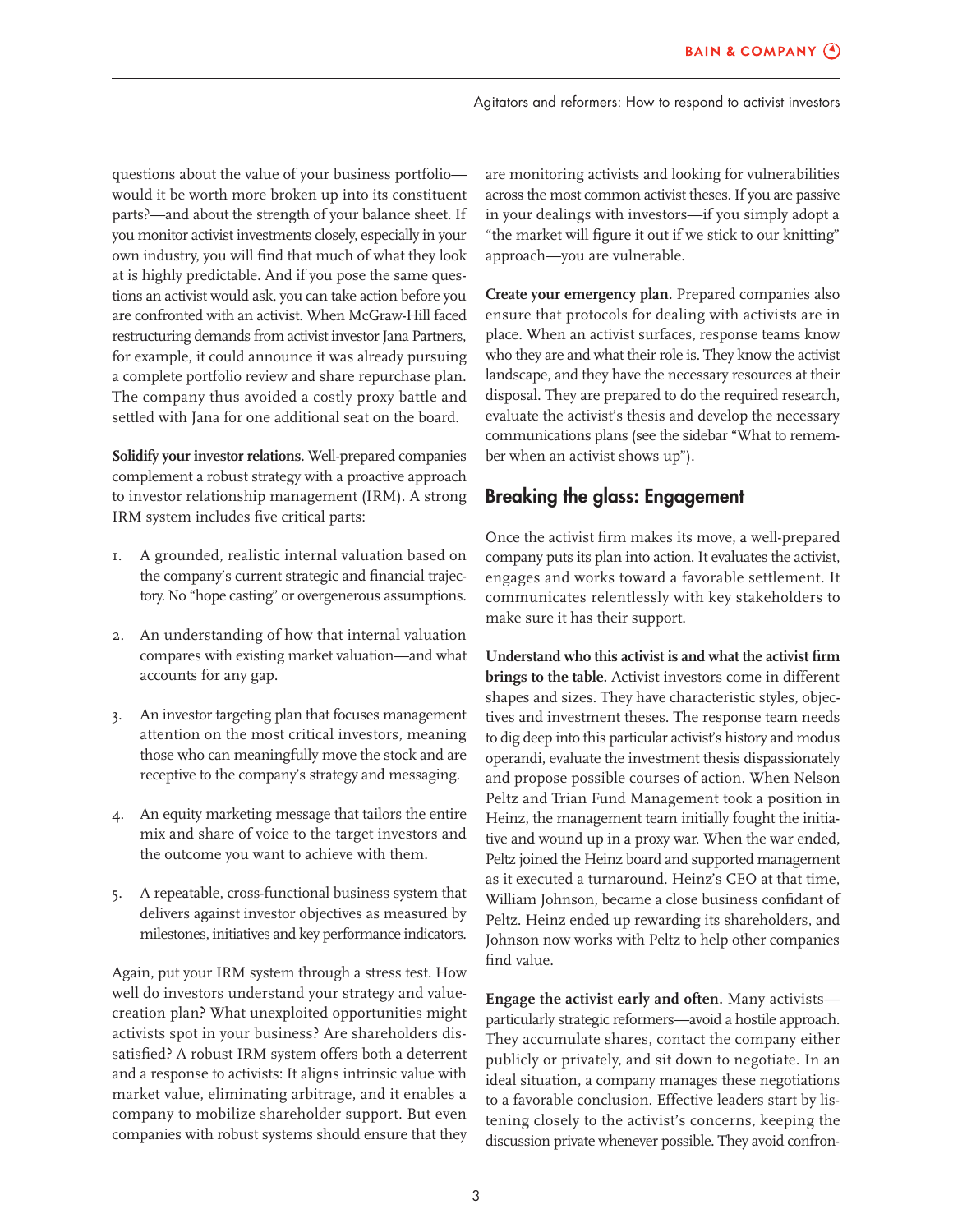#### **What to remember when an activist shows up**

**Activists can be shorter-term oriented.** Icahn Enterprises pushed Apple to return \$150 billion of capital to shareholders in the form of share buybacks, despite Apple management's stance against such an action.

Activists may focus on specific people. Starboard Value targeted Darden Restaurants CEO Clarence Otis Jr. and removed him from his position in July 2014.

**Activists may not engage directly with the company.** Activist MMI Investments rebuffed attempts by Checkpoint Systems to engage privately on MMI's involvement, instead choosing to send a public letter outlining its investment thesis and demands.

**The public may side with the activist.** In one case, the CEO's compensation package exceeded the peer group median by 325% from 2004 to 2010, damaging public perception.

**Engagements change quickly.** Darden's sale of Red Lobster against activists' desires launched Starboard into a campaign against Darden leadership.

**Engagements take real effort.** Air Products engaged in active dialogue and relationship with Pershing Square Holdings across a number of issues related to finance, strategy and governance.

**Activists do not always act alone.** Relational Investors partnered with the California State Teachers' Retirement System to engage Occidental Petroleum on executive compensation.

tation through careful and thorough negotiation. They aim to reach a common ground based on solid facts and analysis. This kind of negotiation often ends in a favorable settlement between the company and the activist.

Of course, not every situation fits that ideal. The company may believe that the activist's claims are unreasonable or counterproductive. Activists may choose to take their demands public and drum up support from stakeholders. They may threaten or actually launch a proxy contest. In these situations the proxy contest may be decisive, or it may precipitate a late-in-the-game settlement. The outcome is often unfavorable from management's point of view.

**Decide on the right course of action—and communicate it to key stakeholders.** You have somewhere between 30 and 90 days to prepare a detailed response. You must meet the activists on their own terms, with facts and analysis that are as detailed and well supported as theirs.

This prescription sounds obvious, but in our experience many companies fail to take the activist's thesis seriously. Instead they respond defensively, or with generalities. That approach not only does not work; it misses an opportunity to increase the company's value.

Once you have decided on the response, you need to communicate it effectively to key stakeholders and line up their support. This group naturally includes the board and critical investors; it also includes key customers and suppliers, employees and the general public. You ignore any of these constituencies at your peril.

The arrival of an activist may always spoil a CEO's day. But with the right advance planning, a company can avoid the dilemma we described and can be ready to react quickly with a well-thought-out response.  $\bigcirc$ 

and the contract of the contract of the contract of the contract of the contract of the contract of the contract of the contract of the contract of the contract of the contract of the contract of the contract of the contra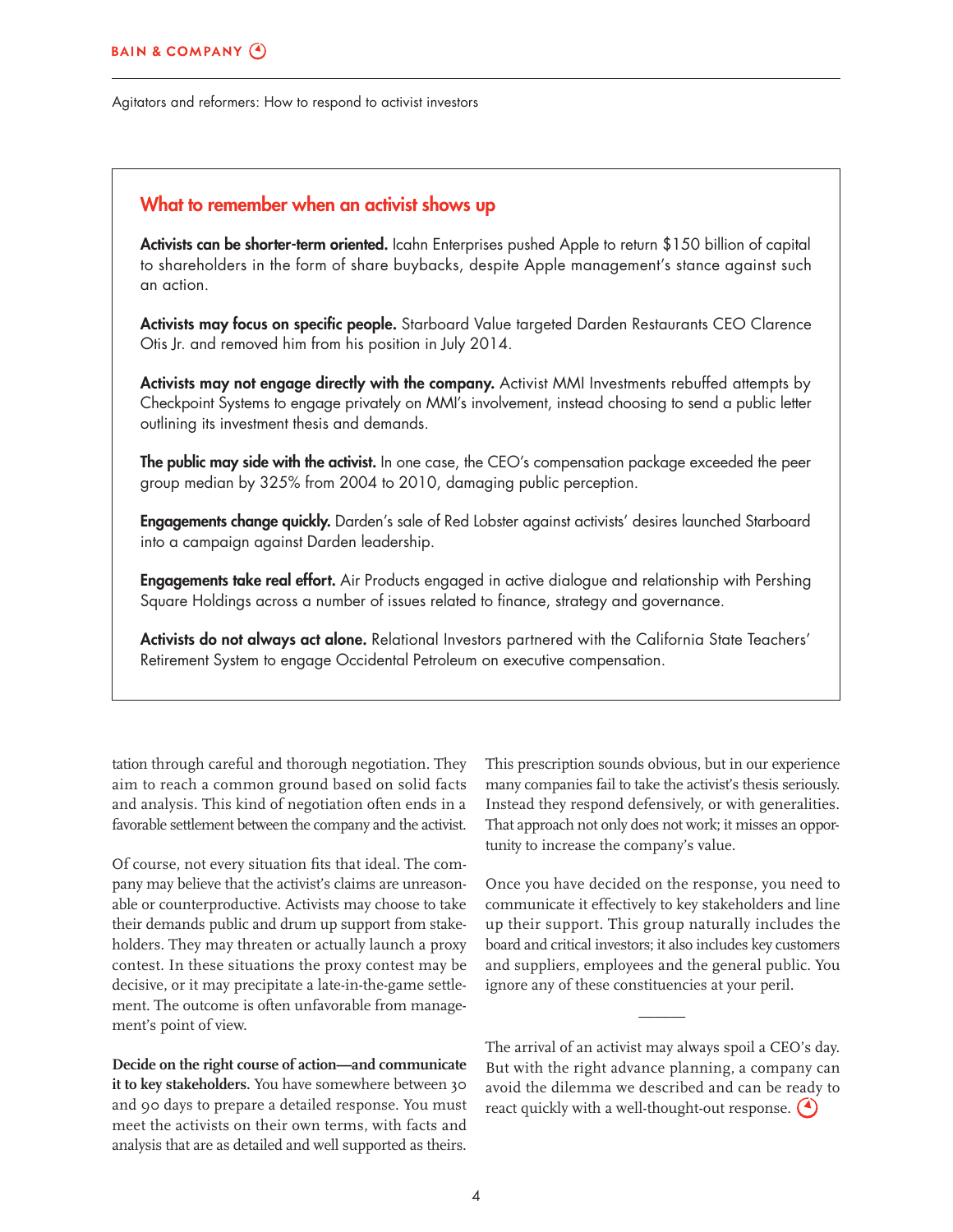# Shared Ampition, True Results

# Bain & Company is the management consulting firm that the world's business leaders come **to when they want results.**

Bain advises clients on strategy, operations, technology, organization, private equity and mergers and acquisitions. We develop practical, customized insights that clients act on and transfer skills that make change stick. Founded in 1973, Bain has 51 offices in 33 countries, and our deep expertise and client roster cross every industry and economic sector. Our clients have outperformed the stock market 4 to 1.

## **What sets us apart**

We believe a consulting firm should be more than an adviser. So we put ourselves in our clients' shoes, selling outcomes, not projects. We align our incentives with our clients' by linking our fees to their results and collaborate to unlock the full potential of their business. Our Results Delivery® process builds our clients' capabilities, and our True North values mean we do the right thing for our clients, people and communities—always.